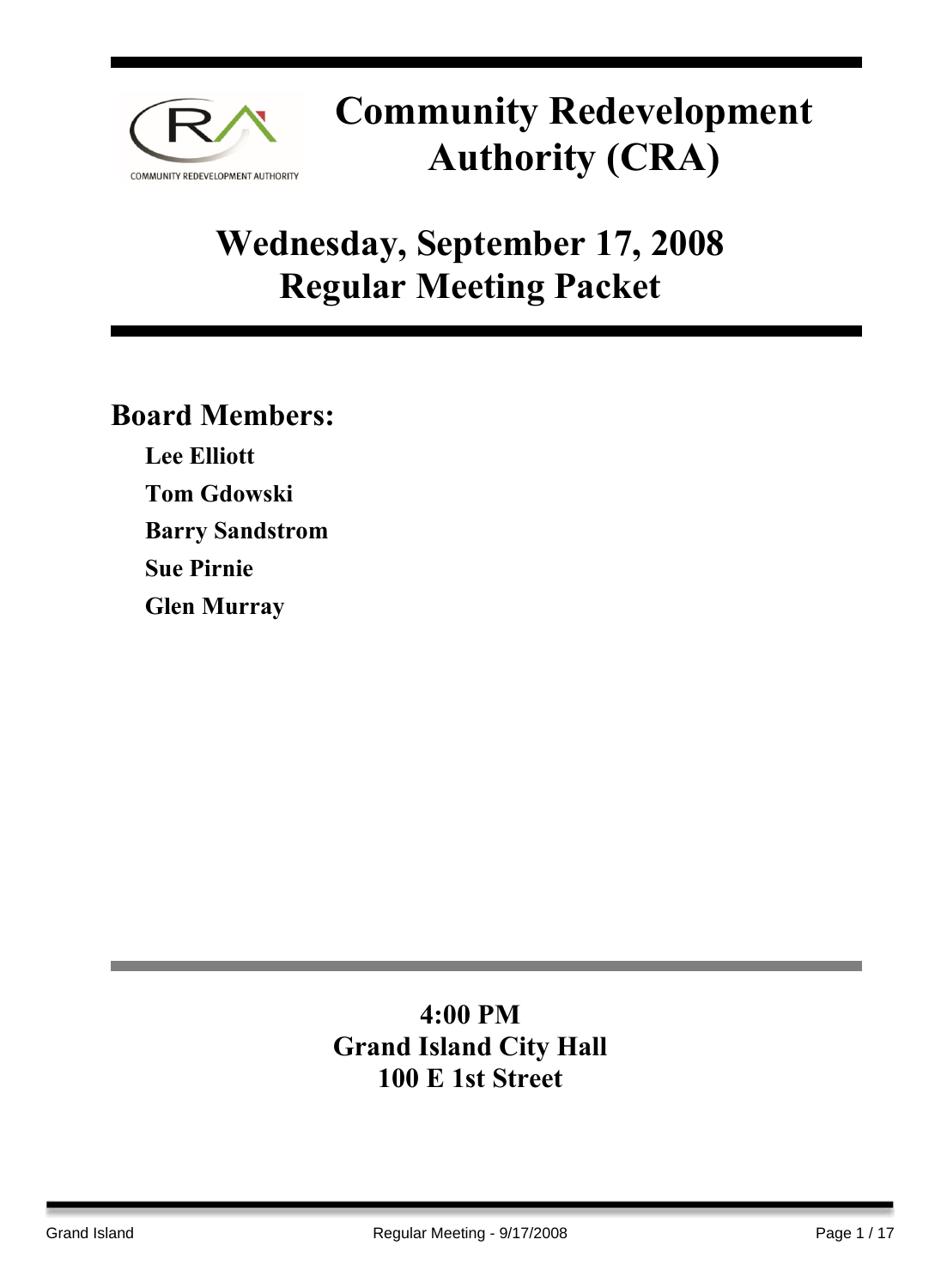#### **Call to Order**

#### **Roll Call**

#### **A - SUBMITTAL OF REQUESTS FOR FUTURE ITEMS**

Individuals who have appropriate items for City Council consideration should complete the Request for Future Agenda Items form located at the Information Booth. If the issue can be handled administratively without Council action, notification will be provided. If the item is scheduled for a meeting or study session, notification of the date will be given.

#### **B - RESERVE TIME TO SPEAK ON AGENDA ITEMS**

This is an opportunity for individuals wishing to provide input on any of tonight's agenda items to reserve time to speak. Please come forward, state your name and address, and the Agenda topic on which you will be speaking.

#### **DIRECTOR COMMUNICATION**

This is an opportunity for the Director to comment on current events, activities, and issues of interest to the commission.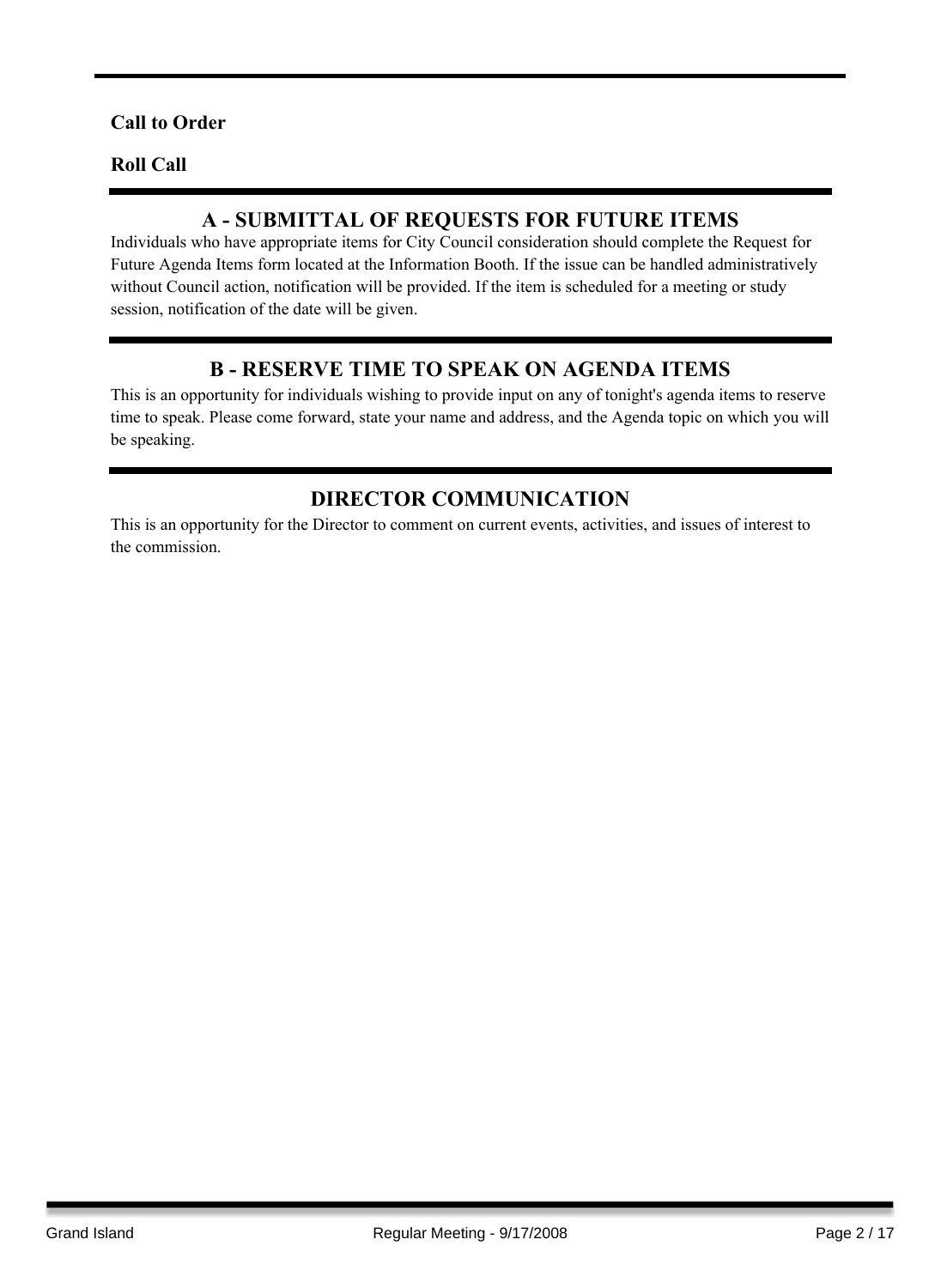

### **Wednesday, September 17, 2008 Regular Meeting**

## **Item A1**

**Agenda**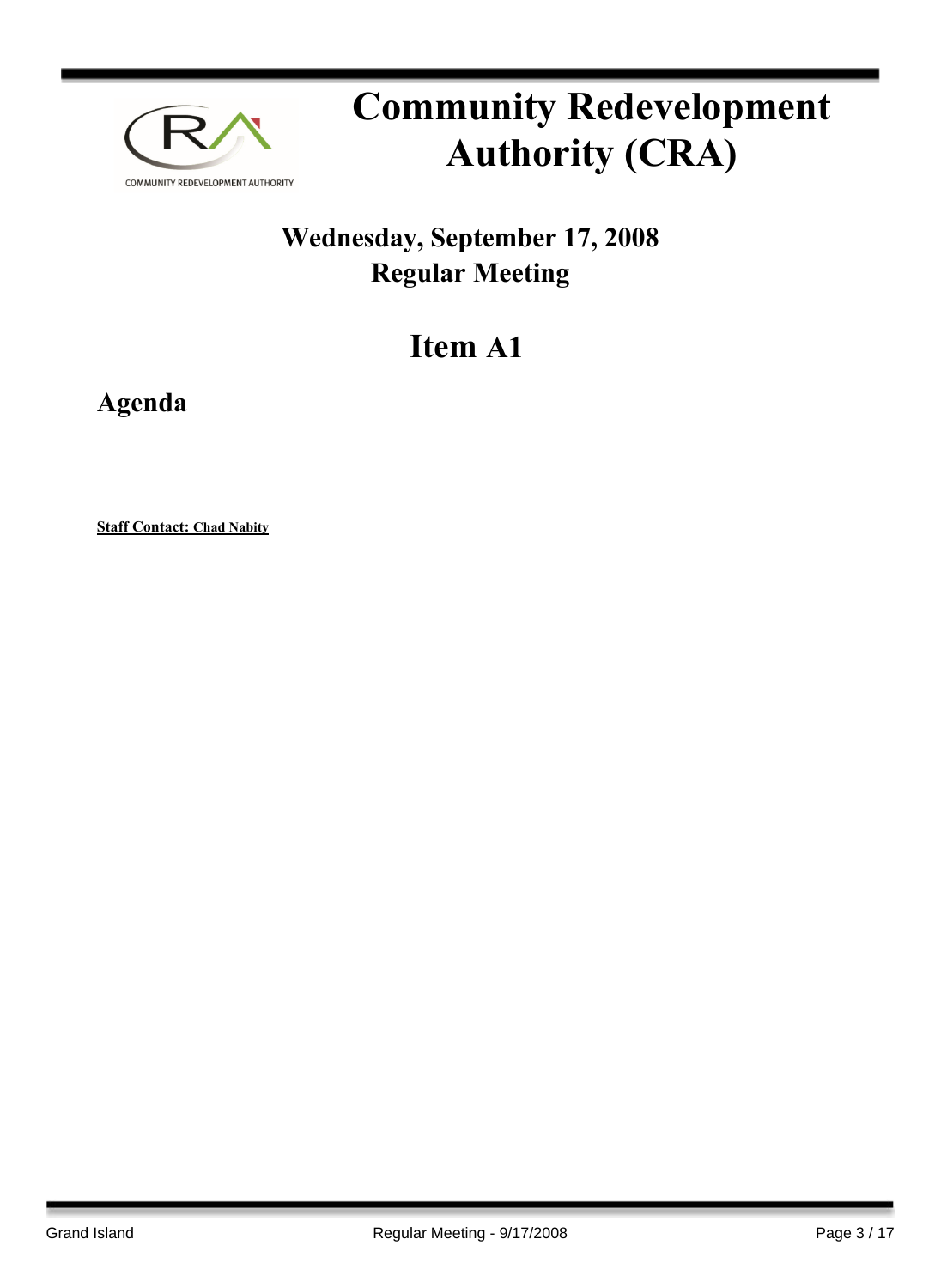### **AGENDA Wednesday, September 17, 2008 4:00 p.m. Grand Island City Hall**

Open Meetings Notifications

1. Call to Order **Barry Sandstrom** 

This is a public meeting subject to the open meetings laws of the State of Nebraska. The requirements for an open meeting are posted on the wall in this room and anyone that wants to find out what those are is welcome to read through them.

- 2. Approval of Minutes of August 13, Meeting.
- 3. Approval of Financial Reports
- 4. Approval of Bills
- 5. Consideration of proposal from Mr. Paul Warshauer regarding plans for the Masonic Temple and surrounding buildings in Downtown Grand Island
- 6. Review of Committed Projects and CRA Properties
- 7. Discussion of Possible Purchase of Properties in CRA Designated Areas
- 8. Directors Report
- 9. Adjournment

Next Meeting October 8, 2008

The CRA may go into closed session for any agenda item as allowed by state law.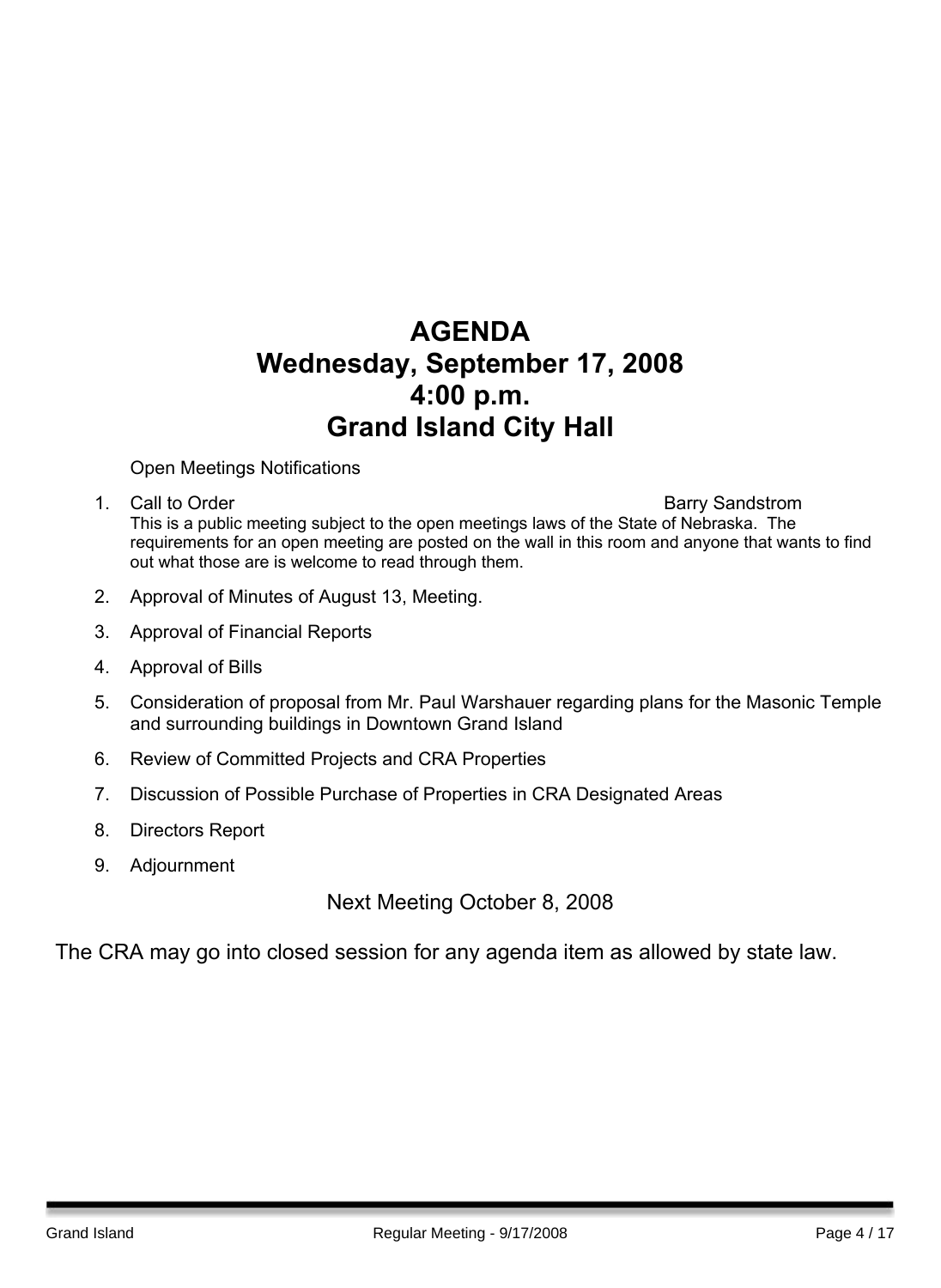

### **Wednesday, September 17, 2008 Regular Meeting**

## **Item B1**

**Meeting Minutes**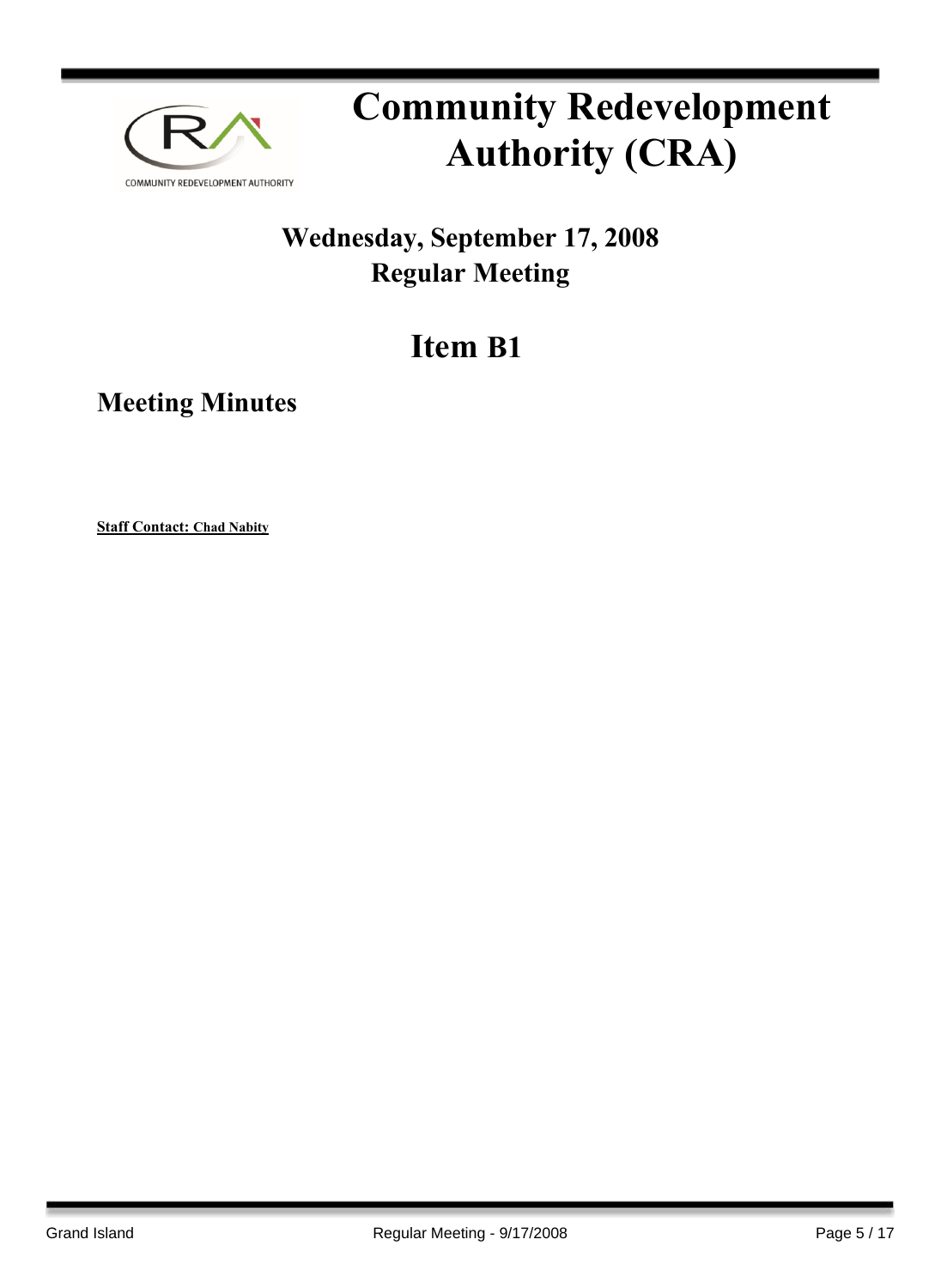#### OFFICIAL PROCEEDINGS

#### MINUTES OF

#### COMMUNITY REDEVELOPMENT AUTHORITY MEETING OF August 13, 2008

Pursuant to due call and notice thereof, a Regular Meeting of the Community Redevelopment Authority of the City of Grand Island, Nebraska was conducted on July 13, 2008 at City Hall 100 E First Street. Notice of the meeting was given in the August 7, 2008 Grand Island Independent.

- 1. CALL TO ORDER Chair Barry Sandstrom called the meeting to order at 4:00 p.m. The following members were present: Barry Sandstrom, Tom Gdowski, Sue Pirnie, and Glen Murray. Also present were; Director, Chad Nabity; Secretary Rose Woods; CRA Attorney; Duane Burns, Finance Director, Dave Springer; Council Liaison; Peg Gilbert Grand Island Independent Reporter, Tracy Overstreet, Paul Warshauer and Tanya Janulewicz. Sandstrom stated this was a public meeting subject to the open meeting laws of the State of Nebraska. He noted that the requirements for an open meeting were posted on the wall easily accessible to anyone who would like to read through them.
- 2. APPROVAL OF MINUTES. A motion for approval of the Minutes for the July 7, 2008 CRA Meeting was made by Pirnie, and seconded by Murray. Upon roll call vote, all present voted aye. Motion carried unanimously.
- 3. APPROVAL OF FINANCIAL REPORTS. Springer reviewed the financial reports for the period of July 1 through July 31, 2008. He noted revenue in the amount of \$70,542 and expenses in the amount of \$63,018 for the month. Total cash was \$1,141,279. Motion by Murray, second by Gdowski, to approve the financial reports. Upon roll call vote, all present voted aye. Motion carried unanimously.
- 4. APPROVAL OF BILLS. The bills were reviewed by the Authority. Motion made by Elliot, second by Pirnie, to approve the bills in the amount of \$42,847.50. Upon roll call vote all present voted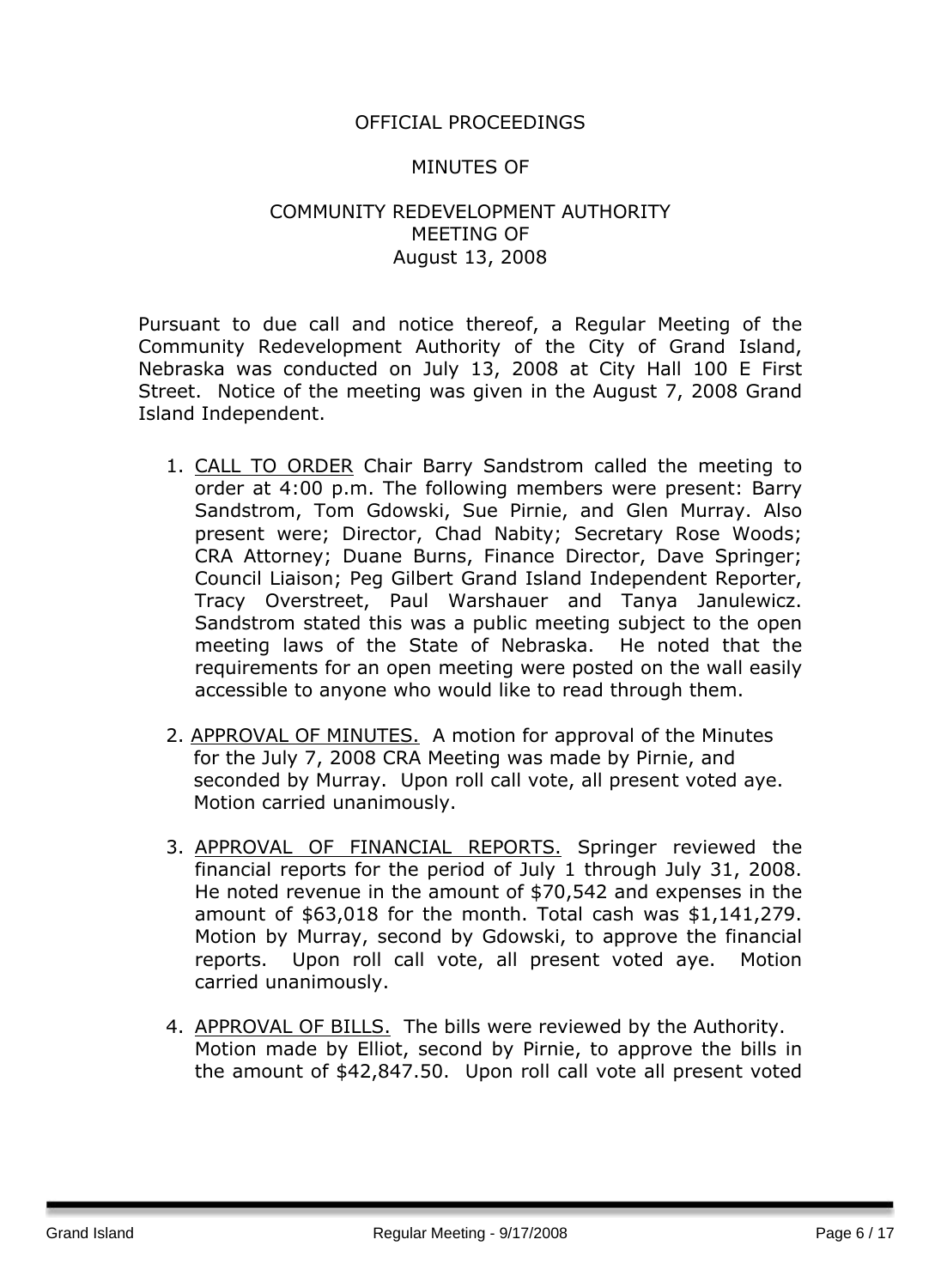aye. Motion carried unanimously to approve the payment of bills in the amount of \$42,847.50.

5. CONSIDERATION OF PROPOSAL FROM PAUL WARSHAUER REGUARDING PLANS FOR THE MASONIC TEMPLE AND SURROUNDING BUILDINGS IN DOWNTOWN GRAND ISLAND. Nabity explained Paul Warshauer is the owner of the Masonic Temple building; it's one of the classic historic buildings in downtown Grand Island. This building is grandfathered into the old building codes however the fire code for the building is not and its needs to be updated. There are life safety issues that need to be done to bring it up to code. CRA Director Chad Nabity said city building and fire inspectors prepared a list of needed upgrades the Masonic Temple in 1985, but the changes have never been carried out. Until two years ago, the temple was used by a private organization intimately familiar with the building lay out and exits so modernization of the fire safety codes were not mandated, Nabity said.Currently the State of NE and the State Fire Marshall are no longer allowing buildings to be grandfathered in. Buildings must now be upgraded to meet fire code.

The request from Warshauer is to help fund a life safety study, Warshauer will pay for a \$10,000 master development plan, but he sought help on the \$17,700 cost of the life/safety review because it involved more than just his building.

Nabity stated, in order to do a life safety study you need to have a master plan first because you need to know what the building is going to be used for. Warshauer wants to do a dinner theatre up on the fifth or sixth floor. This would require fire sprinklers and fire escapes. BVH is the Architect on the project they are designing the master plan, and the fire escapes, they are designing all the things needed to up date the building. They will also be working with the city officials the building department and the fire department to get approval of those plans. That is what Warshauer is asking the CRA to help fund.

Warshauer said the review would also include neighboring properties because the current proposal is for design of an exterior fire escape that would be in the "air space" above other downtown buildings, but also utilized by occupants in those buildings. "The real issue is where to put those fire escapes", he said. Warshauer has until August 20<sup>th</sup> to submit a plan and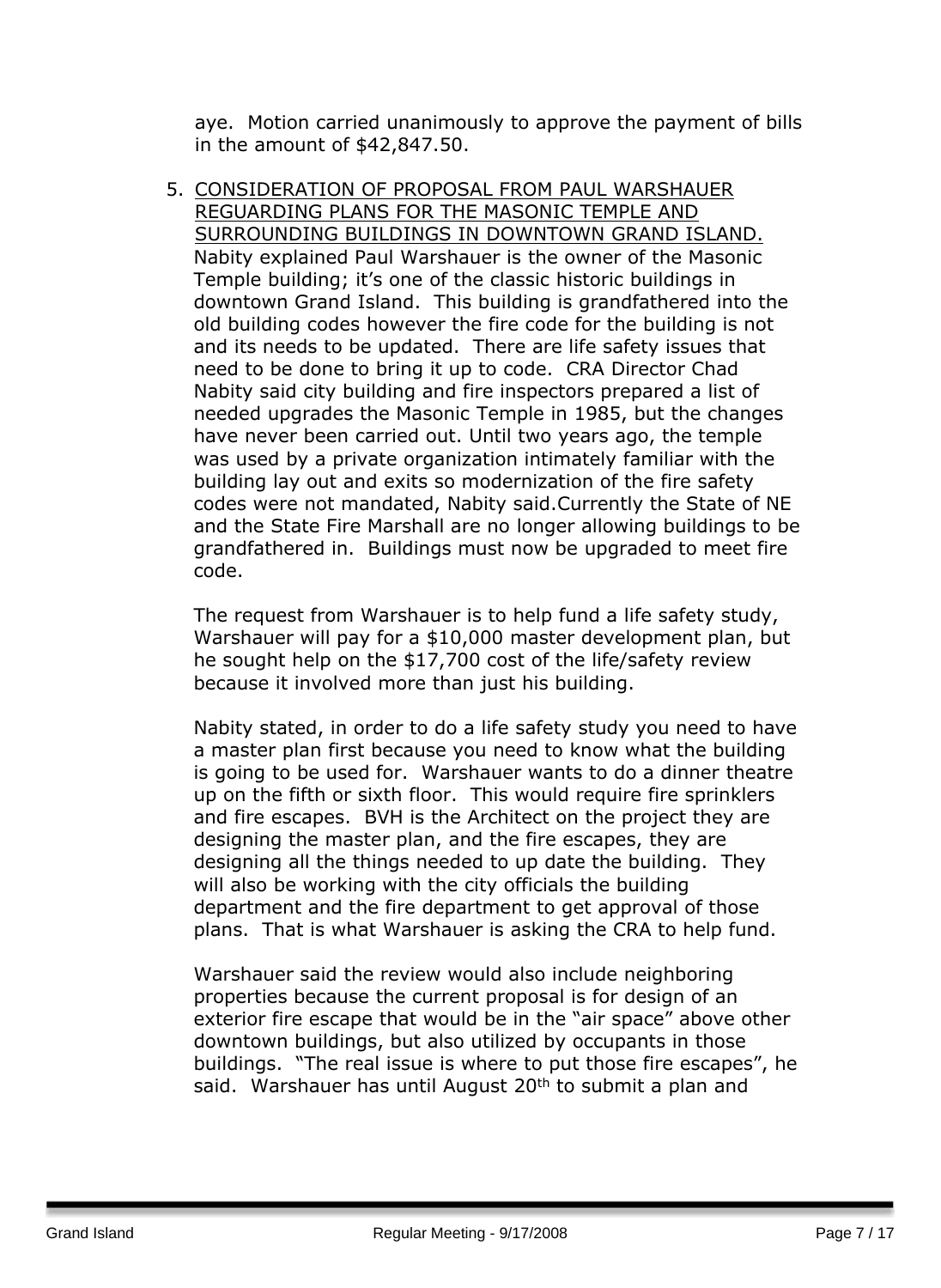timeline to the city, said Warshauer's attorney, Tanya Janulewicz.

The CRA members agreed upon approving the funding with the condition that this would be co-owned by Warshauer and the CRA.

A motion was made by Gdowski that he CRA will reimburse the expense of the study up to \$17,700, upon completion and of acceptance of the city building department and the state fire Marshall. Also the plans are to be available; they will move with the property and will be available to future developments or owners. There was a second by Murray.

Upon roll call CRA members Gdowski, Murray and Pirnie voted in favor of the funding and Sandstrom was the only one to vote against funding the life/safety study. He felt that Warshauer, as a private developer, should pay for his own development plan including the life/safety review and then come to the CRA to seek help on implementing the plan.

#### 6. REVIEW OF COMMITTED PROJECTS AND CRA PROPERTIES.

Nabity explained the housing study is still awaiting completion and should be done later this month. Hall County building has the stucco done and is finishing up on some other things. Romsa Real Estate center is still having issues with the permits issued from the building department. BID 6 there is a change order from the state its \$51,862 approximately. It falls with in the area that CRA committed to them. Good Will façade is complete. New Life Community church is still making progress. Wayside horns are still moving forward.

7. DIRETORS REPORT.

Ray O'Conner is having a controlled burn on the Wonderful Garden. There is a possibly a TIF coming in on an economic development property.

8. ADJOURNMENT.

Chairman Sandstrom adjourned the meeting at 5:15 p.m. The next meeting is scheduled for September 10, 2008.

Respectfully submitted Chad Nabity **Director**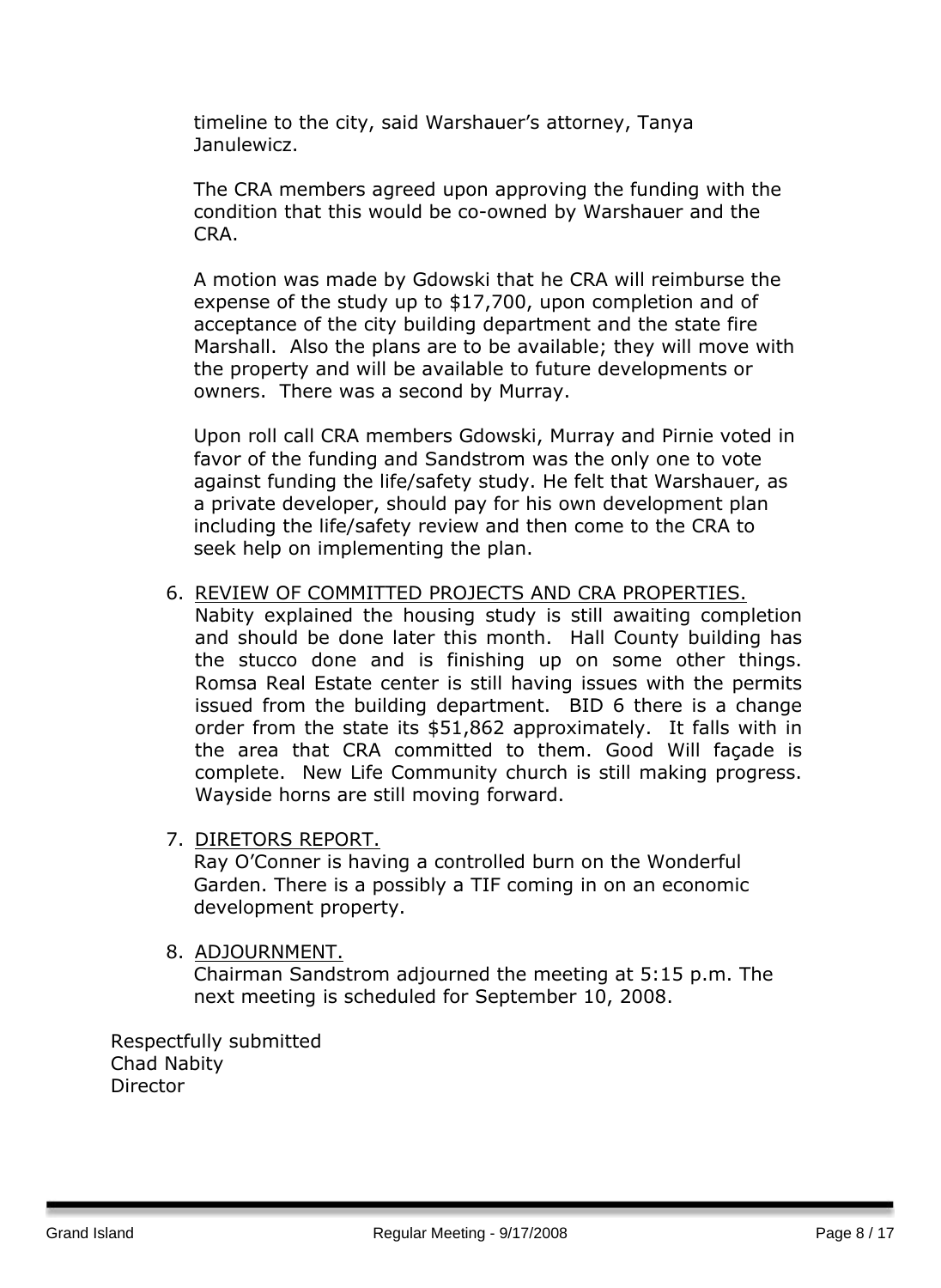

### **Wednesday, September 17, 2008 Regular Meeting**

## **Item C1**

**Financial Reports**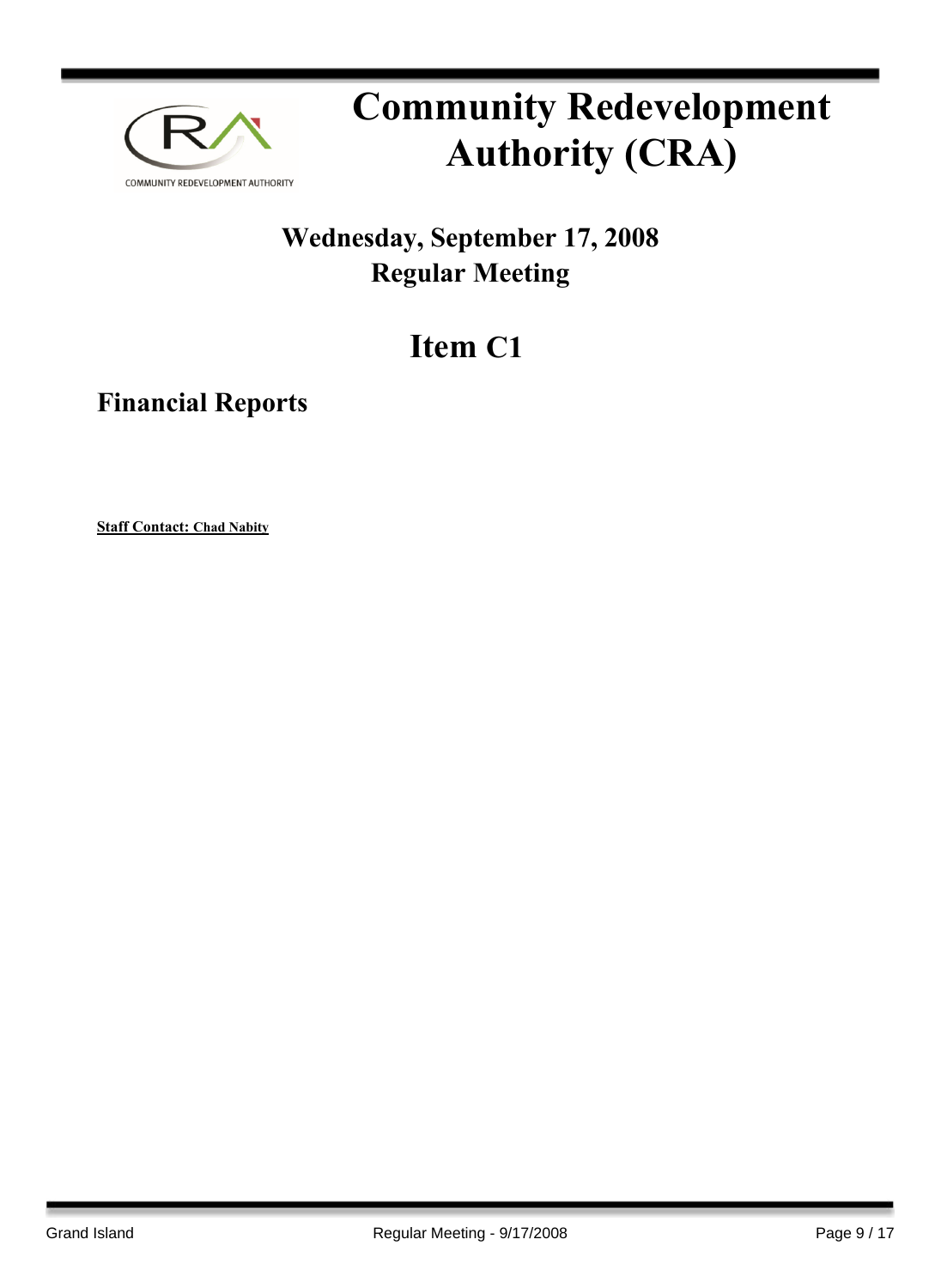|                                                     | <b>MONTH ENDED</b>       | $2007 - 2008$            | 2008                     | <b>REMAINING</b> |
|-----------------------------------------------------|--------------------------|--------------------------|--------------------------|------------------|
|                                                     | <b>AUGUST 2008</b>       | <b>YEAR TO DATE</b>      | <b>BUDGET</b>            | <b>BALANCE</b>   |
| <b>CONSOLIDATED</b>                                 |                          |                          |                          |                  |
| Beginning Cash                                      | 1,141,279                | 952,497                  | 952,497                  |                  |
| <b>REVENUE:</b>                                     |                          |                          |                          |                  |
| Property Taxes                                      | 9,302                    | 619,370                  | 722,796                  | 103,426          |
| Loan Proceeds                                       |                          |                          |                          |                  |
| Interest Income                                     | 8,685                    | 41,013                   | 10,000                   | (31, 013)        |
| <b>Land Sales</b>                                   |                          |                          | 50,000                   | 50,000           |
| Other Revenue                                       | 534                      | 17,079                   |                          | (17,079)         |
| <b>TOTAL REVENUE</b>                                | 18,521                   | 677,462                  | 782,796                  | 105,334          |
| <b>TOTAL RESOURCES</b>                              | 1,159,800                | 1,629,959                | 1,735,293                | 105,334          |
|                                                     |                          |                          |                          |                  |
| <b>EXPENSES</b>                                     |                          |                          |                          |                  |
| Auditing & Accounting                               |                          | 5,000                    | 8,000                    | 3,000            |
| <b>Legal Services</b><br><b>Consulting Services</b> | 150<br>$\blacksquare$    | 1,963<br>÷,              | 10,000<br>10,000         | 8,038<br>10,000  |
| <b>Contract Services</b>                            | 5,762                    | 29,926                   | 40,000                   | 10,074           |
| Printing & Binding                                  | $\overline{\phantom{a}}$ | 568                      | 1,000                    | 432              |
| Other Professional Services                         |                          | 4,113                    | 6,000                    | 1,887            |
| General Liability Insurance                         |                          | $\overline{\phantom{a}}$ | 250                      | 250              |
| Postage                                             | 17                       | 126                      | 250                      | 124              |
| Matching Grant                                      |                          | ÷,                       | $\blacksquare$           | ÷.               |
| <b>Legal Notices</b>                                | 38                       | 802                      | 800                      | (2)              |
| Licenses & Fees                                     |                          |                          |                          |                  |
| Travel & Training                                   |                          | $\sim$                   | 1,500                    | 1,500            |
| Other Expenditures                                  |                          |                          | 500                      | 500              |
| Office Supplies                                     |                          | 106                      | 500                      | 394              |
| Supplies                                            |                          |                          | 300                      | 300              |
| Land                                                |                          | 33,090                   | 100,000                  | 66,910           |
| Façade Improvement                                  |                          | 170,991                  | 200,000                  | 29,009           |
| South Locust                                        |                          | $\overline{\phantom{a}}$ | $\overline{\phantom{a}}$ |                  |
| Alleyway Improvement                                | ۰                        | $\overline{\phantom{a}}$ | ÷.                       |                  |
| Other Projects                                      |                          |                          | 500,000                  | 500,000          |
| <b>Bond Principal</b>                               |                          | 136,366                  | 128,002                  | (8,364)          |
| <b>Bond Interest</b>                                |                          | 93,076                   | 94,794                   | 1,718            |
| <b>Interest Expense</b>                             |                          |                          |                          |                  |
|                                                     |                          | $\overline{a}$           | $\overline{\phantom{a}}$ |                  |
| <b>TOTAL EXPENSES</b>                               | 5,968                    | 476,126                  | 1,101,896                | 625,770          |
| <b>INCREASE(DECREASE) IN CASH</b>                   | 12,554                   | 201,336                  | (319,100)                | (520, 436)       |
| <b>ENDING CASH</b>                                  | 1,153,832                | 1,153,832                | 633,397                  | (520, 436)       |
| <b>LESS COMMITMENTS</b>                             | 540,450                  |                          |                          |                  |
| <b>AVAILABLE CASH</b>                               | 613,382                  | 1,153,832                | 633,397                  | (520, 436)       |
|                                                     |                          |                          |                          |                  |
| <b>CHECKING</b>                                     | 657,189                  |                          |                          |                  |
| PETTY CASH                                          | 50                       |                          |                          |                  |
| <b>INVESTMENTS</b>                                  | 496,593                  |                          |                          |                  |
| <b>Total Cash</b>                                   | 1,153,832                |                          |                          |                  |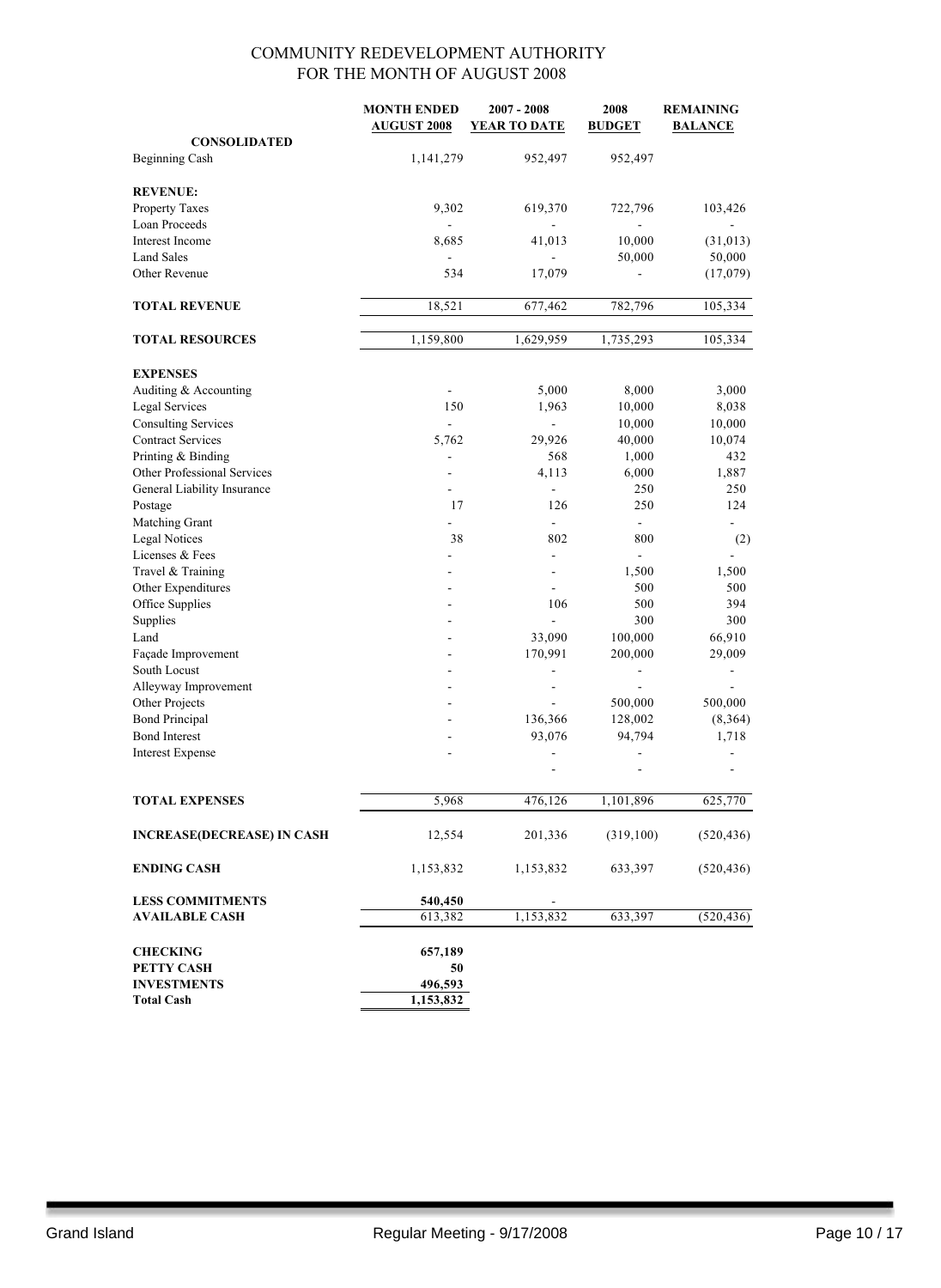|                                   | <b>MONTH ENDED</b><br><b>AUGUST 2008</b> | $2007 - 2008$<br><b>YEAR TO DATE</b> | 2008<br><b>BUDGET</b>    | <b>REMAINING</b><br><b>BALANCE</b> |
|-----------------------------------|------------------------------------------|--------------------------------------|--------------------------|------------------------------------|
| <b>CRA</b>                        |                                          |                                      |                          |                                    |
| <b>GENERAL OPERATIONS:</b>        |                                          |                                      |                          |                                    |
| Property Taxes                    | 9,302                                    | 398,382                              | 500,000                  | 101,618                            |
| Interest Income                   | 8,664                                    | 40,087                               | 10,000                   | (30,087)                           |
| <b>Land Sales</b>                 |                                          |                                      | 50,000                   | 50,000                             |
| Other Revenue & Motor Vehicle Tax | 534                                      | 3,775                                |                          | (3,775)                            |
| <b>TOTAL</b>                      | 18,500                                   | 442,243                              | 560,000                  | 117,757                            |
| <b>GILI TRUST</b>                 |                                          |                                      |                          |                                    |
| Property Taxes                    |                                          | 66,410                               | 65,780                   | (630)                              |
| Interest Income                   |                                          | 548                                  |                          | (548)                              |
| Other Revenue                     |                                          | 560                                  |                          | (560)                              |
| <b>TOTAL</b>                      | $\blacksquare$                           | 67,518                               | 65,780                   | (1, 738)                           |
| <b>CHERRY PARK LTD II</b>         |                                          |                                      |                          |                                    |
| Property Taxes                    |                                          | 62,743                               | 59,180                   | (3, 563)                           |
| Interest Income                   | 22                                       | 223                                  | $\overline{a}$           | (223)                              |
| Other Revenue                     |                                          | $\blacksquare$                       |                          |                                    |
| <b>TOTAL</b>                      | 22                                       | 62,967                               | 59,180                   | (3,787)                            |
| <b>GENTLE DENTAL</b>              |                                          |                                      |                          |                                    |
| Property Taxes                    |                                          | 3,497                                | 4,202                    | 705                                |
| Interest Income                   |                                          | 3                                    |                          | (3)                                |
| Other Revenue                     |                                          | 947                                  |                          | (947)                              |
| <b>TOTAL</b>                      | $\overline{\phantom{a}}$                 | 4,447                                | 4,202                    | (245)                              |
| <b>PROCON TIF</b>                 |                                          |                                      |                          |                                    |
| Property Taxes                    |                                          | 18,138                               | 19,162                   | 1,024                              |
| Interest Income                   |                                          | 53                                   |                          | (53)                               |
| Other Revenue                     |                                          | 972                                  | $\overline{a}$           | (972)                              |
| <b>TOTAL</b>                      | $\blacksquare$                           | 19,163                               | 19,162                   | (1)                                |
| <b>WALNUT HOUSING PROJECT</b>     |                                          |                                      |                          |                                    |
| Property Taxes                    |                                          | 63,553                               | 74,472                   | 10,919                             |
| Interest Income                   | $\boldsymbol{0}$                         | 100                                  |                          | (100)                              |
| Other Revenue                     |                                          | 10,825                               |                          | (10, 825)                          |
| <b>TOTAL</b>                      | $\boldsymbol{0}$                         | 74,478                               | 74,472                   | (5)                                |
| <b>BRUNS PET GROOMING</b>         |                                          |                                      |                          |                                    |
| Property Taxes                    |                                          | 4,960                                |                          | (4,960)                            |
| Interest Income                   |                                          |                                      |                          |                                    |
| Other Revenue                     |                                          |                                      |                          |                                    |
| <b>TOTAL</b>                      | $\blacksquare$                           | 4,960                                | $\overline{\phantom{a}}$ | (4,960)                            |
| <b>GIRARD VET CLINIC</b>          |                                          |                                      |                          |                                    |
| Property Taxes                    |                                          | 1,686                                |                          | (1,686)                            |
| Interest Income                   |                                          |                                      |                          |                                    |
| Other Revenue                     |                                          |                                      |                          |                                    |
| <b>TOTAL</b>                      |                                          | 1,686                                |                          | (1,686)                            |
|                                   |                                          |                                      |                          |                                    |
| <b>TOTAL REVENUE</b>              | 18,521                                   | 677,462                              | 782,796                  | 105,334                            |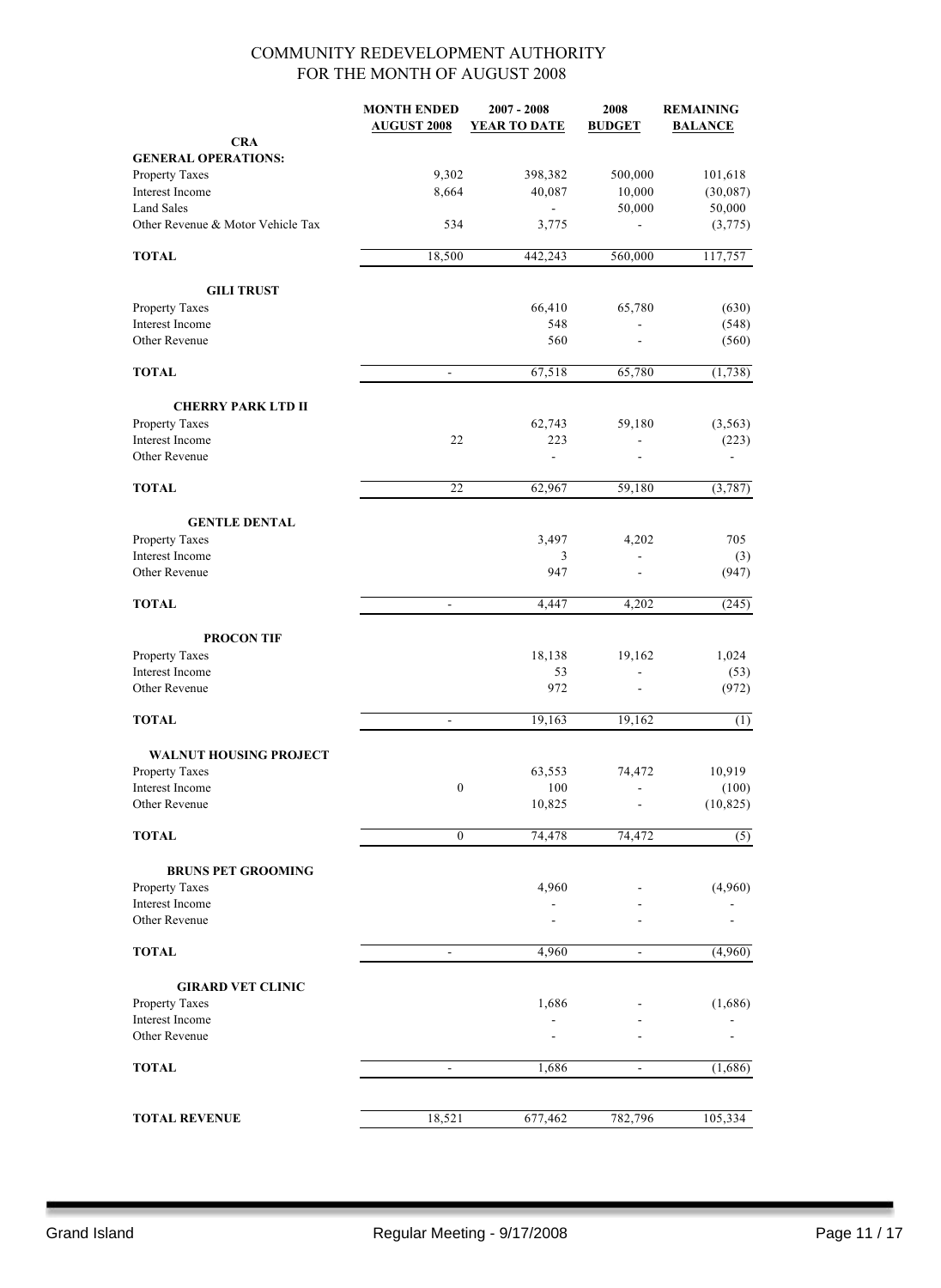|                                   | <b>MONTH ENDED</b>           | $2007 - 2008$            | 2008           | <b>REMAINING</b>         |
|-----------------------------------|------------------------------|--------------------------|----------------|--------------------------|
|                                   | <b>AUGUST 2008</b>           | <b>YEAR TO DATE</b>      | <b>BUDGET</b>  | <b>BALANCE</b>           |
| <b>EXPENSES</b>                   |                              |                          |                |                          |
| <b>CRA</b>                        |                              |                          |                |                          |
| <b>GENERAL OPERATIONS:</b>        |                              |                          |                |                          |
| Auditing & Accounting             |                              | 5,000                    | 8,000          | 3,000                    |
| Legal Services                    | 150                          | 1,963                    | 10,000         | 8,038                    |
| <b>Consulting Services</b>        |                              | ä,                       | 10,000         | 10,000                   |
| <b>Contract Services</b>          | 5,762                        | 29,926                   | 40,000         | 10,074                   |
|                                   |                              | 568                      |                | 432                      |
| Printing & Binding                |                              |                          | 1,000          |                          |
| Other Professional Services       |                              | 4,113                    | 6,000          | 1,887                    |
| General Liability Insurance       |                              | $\overline{a}$           | 250            | 250                      |
| Postage                           | 17                           | 126                      | 250            | 124                      |
| Matching Grant                    |                              | $\overline{\phantom{a}}$ | $\blacksquare$ | ۰                        |
| <b>Legal Notices</b>              | 38                           | 802                      | 800            | (2)                      |
| Licenses & Fees                   |                              | $\overline{a}$           | ä,             |                          |
| Travel & Training                 |                              |                          | 1,500          | 1,500                    |
| Other Expenditures                |                              |                          | 500            | 500                      |
| Office Supplies                   |                              | 106                      | 500            | 394                      |
| Supplies                          |                              | $\overline{a}$           | 300            | 300                      |
| Land                              |                              | 33,090                   | 100,000        | 66,910                   |
|                                   |                              |                          |                |                          |
| <b>PROJECTS</b>                   |                              |                          |                |                          |
| Façade Improvement                |                              | 170,991                  | 200,000        | 29,009                   |
| South Locust                      |                              |                          | $\overline{a}$ |                          |
|                                   |                              |                          |                |                          |
| Alleyway Improvement              |                              |                          |                |                          |
| Other Projects                    |                              |                          | 500,000        | 500,000                  |
|                                   |                              |                          |                |                          |
| <b>TOTAL CRA EXPENSES</b>         | 5,968                        | 246,684                  | 879,100        | 632,416                  |
|                                   |                              |                          |                |                          |
| <b>GILI TRUST</b>                 |                              |                          |                |                          |
| <b>Bond Principal</b>             |                              | 47,158                   | 47,158         | $\bf{0}$                 |
| <b>Bond Interest</b>              |                              | 18,622                   | 18,622         | (0)                      |
| Other Expenditures                |                              | L,                       | $\overline{a}$ |                          |
|                                   |                              |                          |                |                          |
| <b>TOTAL GILI EXPENSES</b>        | $\overline{\phantom{a}}$     | 65,780                   | 65,780         | $\overline{\phantom{a}}$ |
|                                   |                              |                          |                |                          |
| <b>CHERRY PARK LTD II</b>         |                              |                          |                |                          |
| <b>Bond Principal</b>             |                              | 36,824                   | 36,824         | $\bf{0}$                 |
| <b>Bond Interest</b>              |                              | 22,356                   | 22,356         | (0)                      |
|                                   |                              |                          |                |                          |
| <b>TOTAL CHERRY PARK EXPENSES</b> |                              | 59,180                   | 59,180         |                          |
|                                   | $\overline{a}$               |                          |                |                          |
|                                   |                              |                          |                |                          |
| <b>GENTLE DENTAL</b>              |                              |                          |                |                          |
| <b>Bond Principal</b>             |                              | 2,082                    | 2,127          | 45                       |
| <b>Bond Interest</b>              |                              | 2,120                    | 2,075          | (45)                     |
|                                   |                              |                          |                |                          |
| <b>TOTAL GENTLE DENTAL</b>        | $\blacksquare$               | 4,202                    | 4,202          | $\blacksquare$           |
|                                   |                              |                          |                |                          |
| <b>PROCON TIF</b>                 |                              |                          |                |                          |
| <b>Bond Principal</b>             |                              | 10,601                   | 8,838          | (1, 763)                 |
| <b>Bond Interest</b>              |                              | 8,560                    | 10,324         | 1,764                    |
|                                   |                              |                          |                |                          |
| <b>TOTAL PROCON TIF</b>           | $\overline{\phantom{a}}$     | 19,162                   | 19,162         | $\boldsymbol{0}$         |
|                                   |                              |                          |                |                          |
|                                   |                              |                          |                |                          |
| <b>WALNUT HOUSING PROJECT</b>     |                              |                          |                |                          |
| <b>Bond Principal</b>             |                              | 33,055                   | 33,055         | $\bf{0}$                 |
| <b>Bond Interest</b>              |                              | 41,417                   | 41,417         | (0)                      |
|                                   |                              |                          |                | $\blacksquare$           |
| <b>TOTAL WALNUT HOUSING</b>       | $\qquad \qquad \blacksquare$ | 74,472                   | 74,472         | $\boldsymbol{0}$         |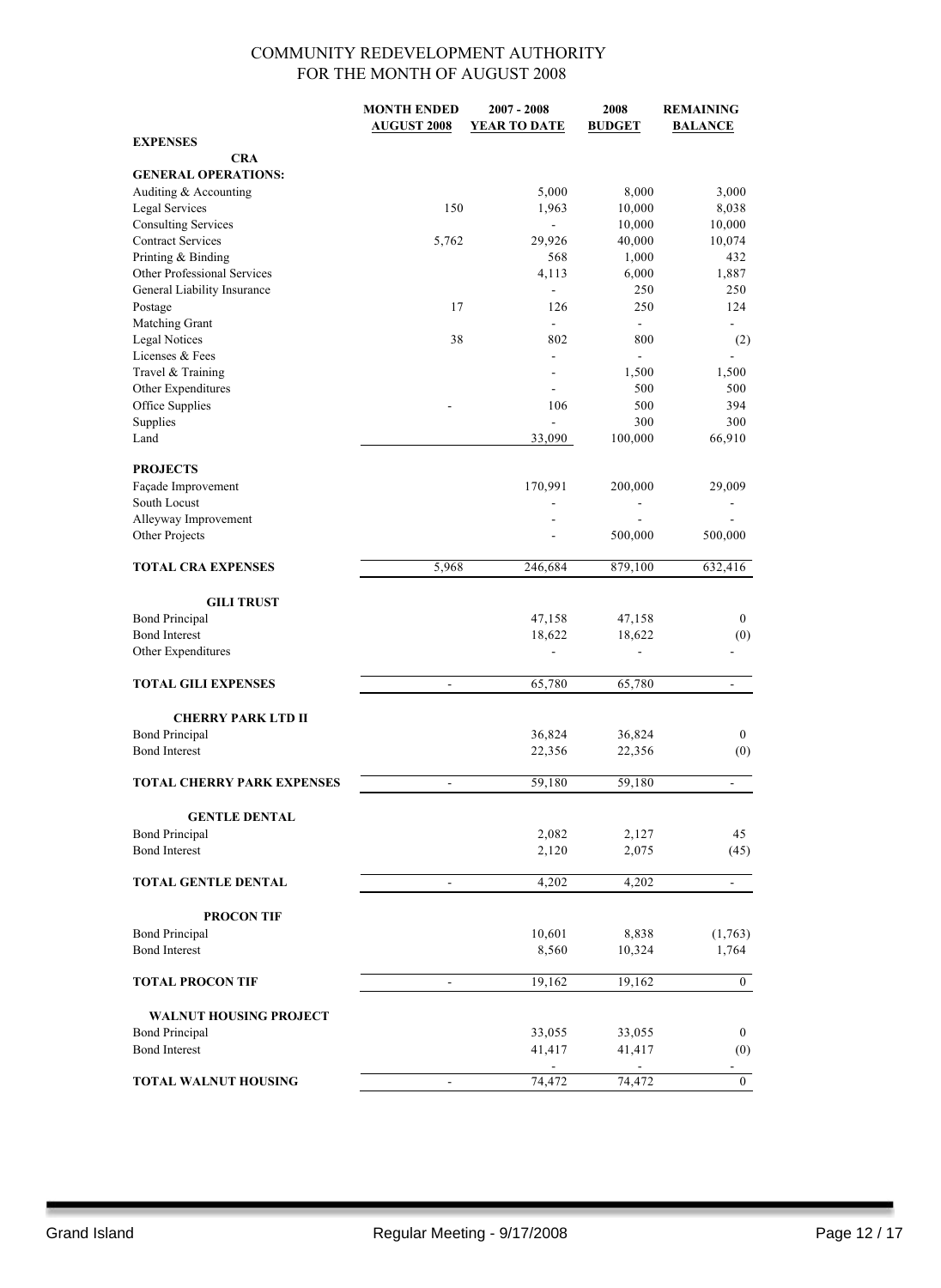|                                 | <b>MONTH ENDED</b><br><b>AUGUST 2008</b> | $2007 - 2008$<br>YEAR TO DATE | 2008<br><b>BUDGET</b> | <b>REMAINING</b><br><b>BALANCE</b> |
|---------------------------------|------------------------------------------|-------------------------------|-----------------------|------------------------------------|
| <b>BRUNS PET GROOMING</b>       |                                          |                               |                       |                                    |
| <b>Bond Principal</b>           |                                          | 4,960                         |                       | (4,960)                            |
| <b>Bond Interest</b>            |                                          |                               |                       |                                    |
| <b>TOTAL BRUNS PET GROOMING</b> |                                          | 4,960                         |                       | (4,960)                            |
| <b>GIRARD VET CLINIC</b>        |                                          |                               |                       |                                    |
| <b>Bond Principal</b>           |                                          | 1,686                         |                       | (1,686)                            |
| <b>Bond Interest</b>            |                                          | -                             |                       |                                    |
| <b>TOTAL GIRARD VET CLINIC</b>  |                                          | 1,686                         |                       | (1,686)                            |
| <b>TOTAL EXPENSES</b>           | 5,968                                    | 476,126                       | 1,101,896             | 625,770                            |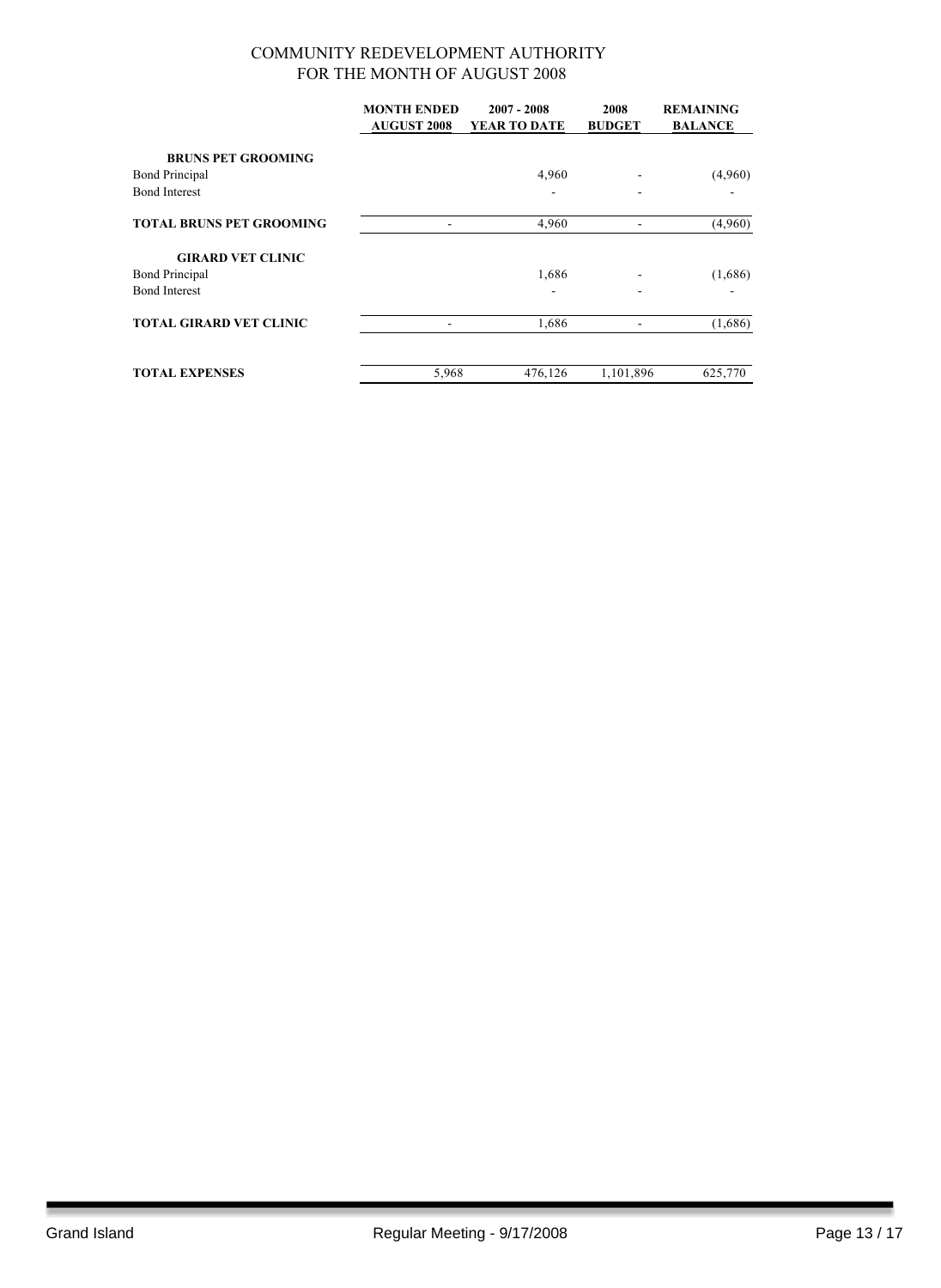

### **Wednesday, September 17, 2008 Regular Meeting**

## **Item D1**

**Bills**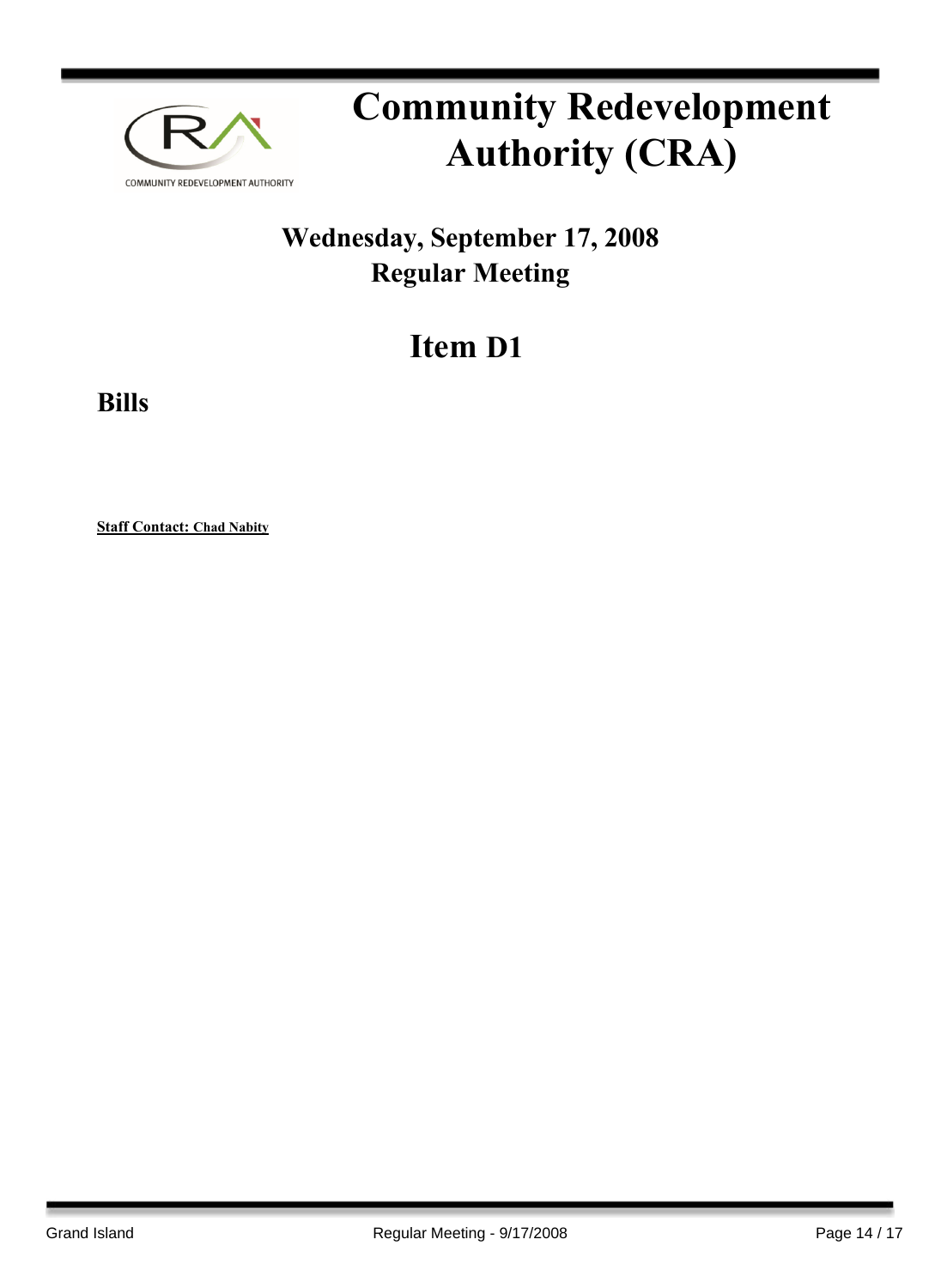#### 22-Sep-08

| TO: | <b>Community Redevelopment Authority Board Members</b> |
|-----|--------------------------------------------------------|
|     | FROM: Chad Nabity, Planning Department Director        |
| RE: | <b>Bills Submitted for Payment</b>                     |

The following bills have been submitted to the Community Redevelopment Authority Treasurer for preparation of payment.

| City of Grand Island<br><b>Administration Fees</b><br>Accounting<br>Officenet Inc.<br>Postage | July/Aug              | \$3,875.90<br>\$15.47 |
|-----------------------------------------------------------------------------------------------|-----------------------|-----------------------|
| Lawn Care                                                                                     |                       |                       |
| Grand Island Independent<br>Monthly & Redevelopment Plan Notices                              |                       | \$25.82               |
| Mayer, Burns, Koenig & Janulewicz                                                             | <b>Legal Services</b> | \$180.00              |

**Total:**

**\$4,097.19**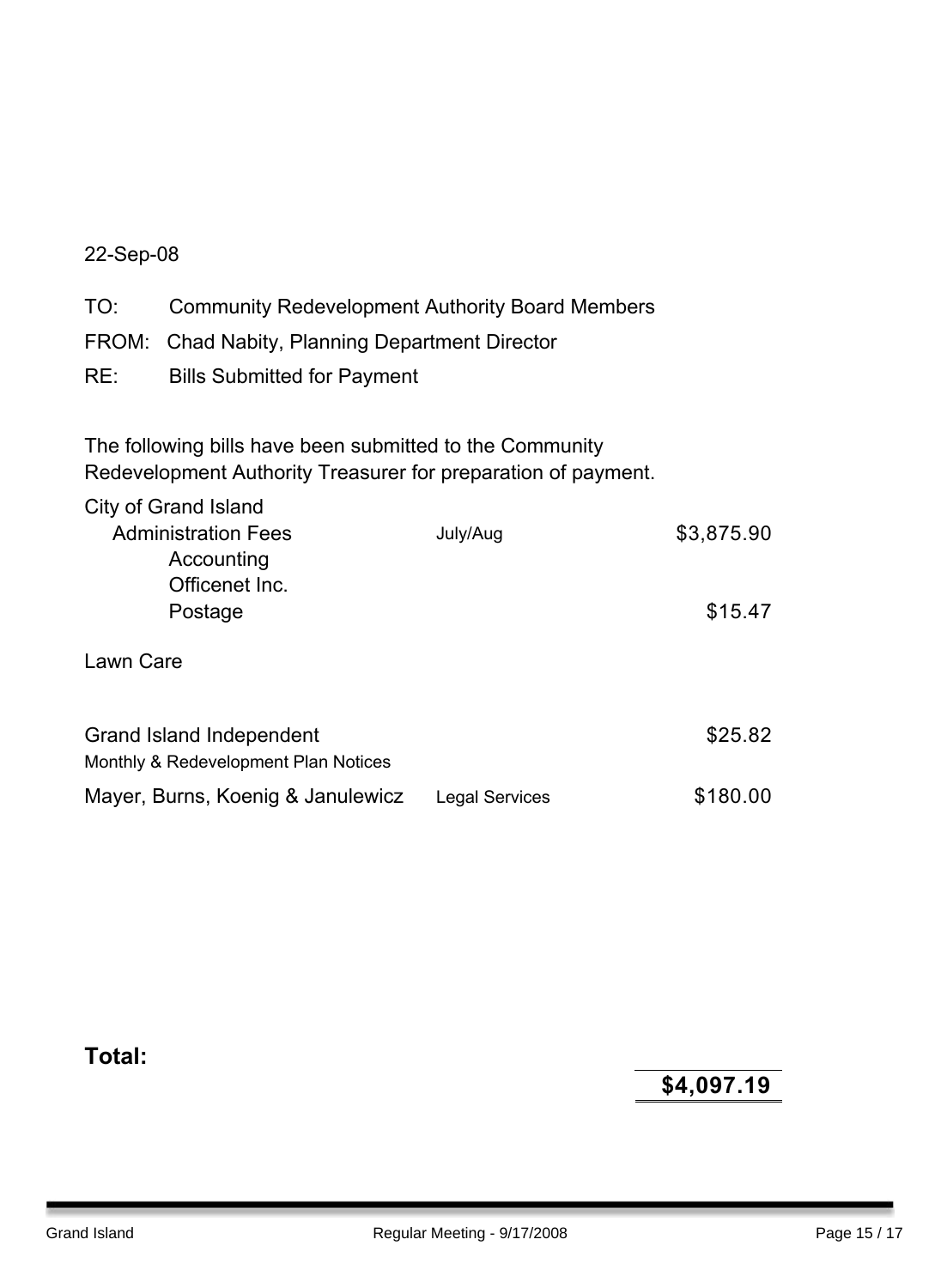

### **Wednesday, September 17, 2008 Regular Meeting**

## **Item E1**

**Committed Projects**